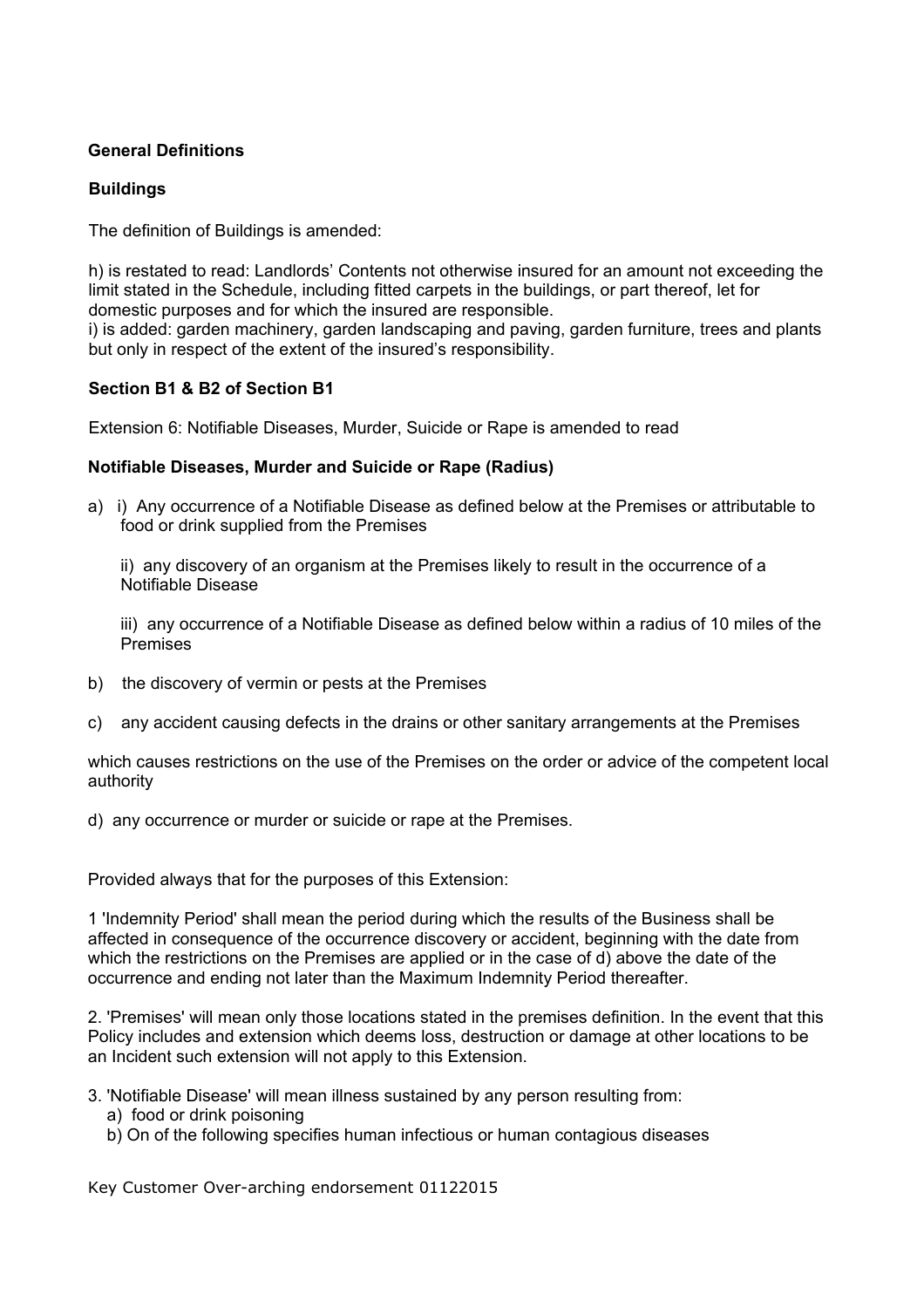Acute encephalitis, Acute poliomyelitis, Bubonic Plague, Anthrax, Cholera, Diphtheria, Dysentery, Legionnaires Disease, Leprosy, Leptospirosis, Malaria, Measles, Meningitis, Meningococcal Infection, Mumps, Ophthalmia neonatorum, Paratyphoid fever, Rabies, Relapsing fever, Rubella, Scarlet fever, Smallpox, Tetanus, Tuberculosis, Typhoid fever, Typhus fever, Viral hepatitis, Viral haemorrhagic, Whooping cough, Yellow fever

4. The Insurers shall not be liable under this Extension for any costs incurred in the cleaning, repair, replacement, recall or checking of property.

5. The Insurers shall only be liable for the loss arising at those Premises which are directly affected by the occurrence discovery or accident.

6. The Insurers liability will not exceed the amount stated in the Schedule anyone occurrence and in allin any one Period of Insurance.

7. Maximum Indemnity Period will mean 12 months.

Optional Extension 8 (Prevention of Access) is Operative.

Optional Extension 9 (Public Utilities) is Operative and amended to read:

### **9 Public Utilities – Electricity, Gas, Water and Telecommunications- including Supply Lines**

The cover provided by the Public Utilities Extension on the policy is extended to include loss as insured by this Section due to failure of the public supply of:

electricity at the terminal ends of the supply undertaking's service feeders at the Premises

(a) gas at the supply undertaking's meters at the Premises

(b) water at the supply undertaking's main stop cock serving the Premises

(c) telecommunications services (other than satellite services) at the incoming line terminals or receivers at the Premises

as a direct result of DAMAGE to cables or pipes conveying the said services to the Premises but excluding any failure which does not involve a cessation of supply for at least 12 consecutive hours.

For the purpose of this Extension

- (a) the limit is 100% of the stated Schedule of the Rent Receivable
- (b) the Maximum Indemnity Period is 36 months

The Insurers' liability under this extension will not exceed the percentage stated in the Schedule of the Rent Receivable or £10,000,000 whichever is the lesser

#### **Covers applicable to Sections A, B1 and B2**

The following Covers are amended: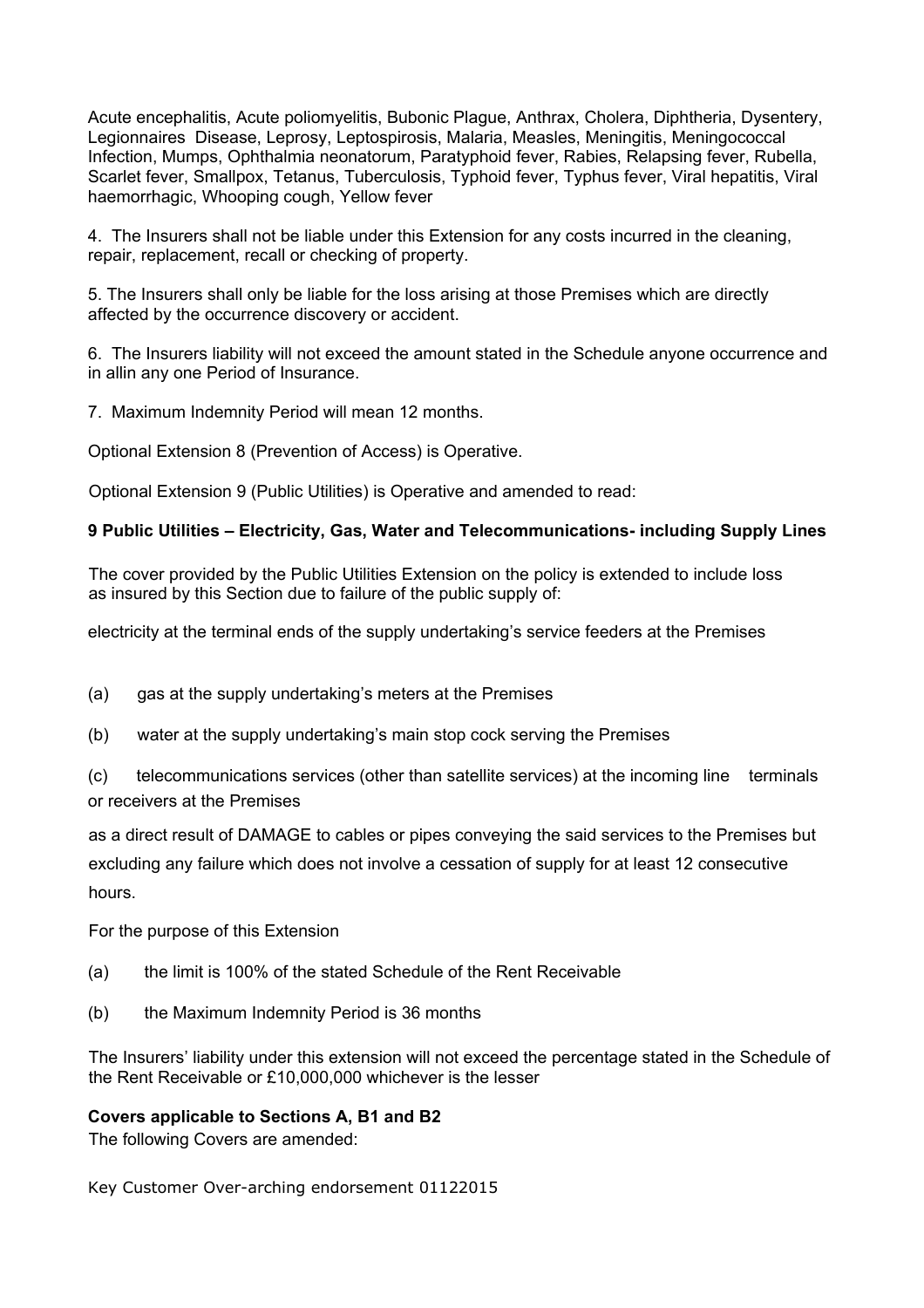# **Theft**

In respect of the Theft Cover (2) the exclusion 1) is deleted.

# **Storm and Flood**

In respect of the Storm and Flood Cover exclusion c) is restated as follows:

c) DAMAGE or CONSEQUENTIAL LOSS in respect of movable property in the open, fences and gates but excluding Damage to fences, gates and hedges caused by falling trees or where there has been Damage caused by the same event to the Buildings

## **Subsidence**

In respect of Subsidence Cover (15) the exclusion a) iii) is deleted.

## **G21 Personal Possessions is restated**

The Insurers will pay for loss, destruction or damage caused by an operative Cover to the personal possessions, other than motor vehicles, of the Insured's directors, partners, employee's, customers or visitors.

Provided always that:

- a) they are not otherwise insured
- b) the Insurers will not pay for more than the amount stated in the Schedule any one occurrence

## **G25 Replacement of Keys and Resetting of Digital Locks is restated**

The Replacement of Keys and Resetting of Digital Locks Clause is cancelled and restated as follows

The Insurers will pay to the Insured costs and expenses necessarily and reasonably incurred for the replacement of locks or resetting of digital locks following the loss of keys to the Premises:

- a) from the Premises or Registered Office or from the home of the Insured or an authorised representative of the Insured
- b) following hold-up whilst such keys are in the personal custody of the Insured or any principal partner director Employee or tenant authorised to hold such keys where reasonable evidence that the keys have been duplicated by an unauthorised person

c) following the failure or refusal of a tenant to return keys to the Premises to the Insured following the cessation of their tenancy agreement or their eviction from the Premises

The Insurers' liability will not exceed the amount stated in the Schedule for any one occurrence.

## **G45 Frustrated Legal Costs added**

The Insurers will pay reasonable legal costs and expenses incurred in respect of the prospective sale of any Premises covered under this Policy where such a sale is aborted solely as a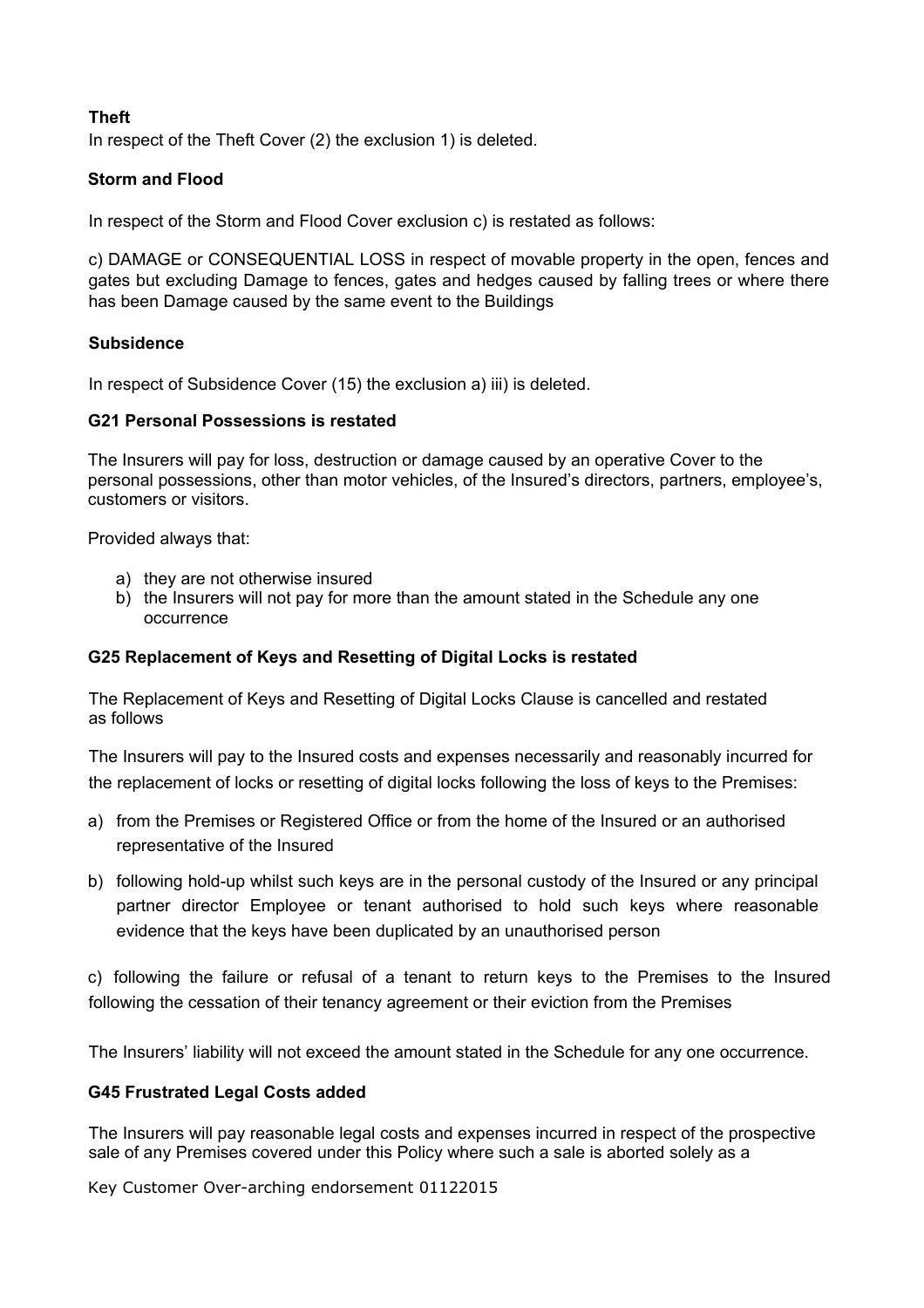## consequence of DAMAGE.

The Insurers' liability will not exceed the amounts stated in the Schedule any one occurrence.

# **G46 Further Investigation Expenses added**

Where a Building has suffered DAMAGE and in the opinion of a competent construction professional there is a reasonable possibility of other DAMAGE to portions of the same Building which is not immediately apparent the Insurers will pay the reasonable costs incurred by the Insured with the Insurers prior consent in establishing whether or not such DAMAGE has occurred.

The Insurers will additionally pay the reasonable costs incurred by the Insured in establishing whether or not other Buildings in the vicinity have suffered DAMAGE in the same incident but only if such Buildings are subsequently found to have suffered DAMAGE from any of the Covers insured under the policy.

The Insurers' liability will not exceed the amounts stated in the Schedule any one occurrence

# **G47 Managing Agents Fees added**

The Insurers will pay reasonable managing agents fees necessarily and reasonably incurred with the prior consent of the Insurer in respect of management and services rendered in relation to a valid claim under this policy arising out of DAMAGE to the insured property.

The Insurers' liability will not exceed the amounts stated in the Schedule for anyone period of insurance.

## **G48 Removal of Nests**

Section A includes the cost of removing wasps or bees' nests and vermin the Buildings Provided always that the Insurers:

- a) will not be liable for more than the amount stated in the Schedule any one claim
- b) will not be liable for the cost of removing nests or infestations already in the Buildings before the inception of this insurance.

## **G49 Claims Preparation Fees added**

This Policy covers the reasonable and proportionate fees paid by the Insured to appropriately qualified professionals to assist the Insured to prepare, certify and verify the data, documentation and other evidence which the Insurer requires from the Insured in respect of a claim for which the Insurer has accepted liability where such liability is expected to exceed £250,000. This cover is subject to the following limits and conditions:

(i) the Insurer's liability shall not exceed 10% of the total cost of the claim or £50,000 whichever is the lesser in respect of any one loss and £100,000 in total in any one period of insurance;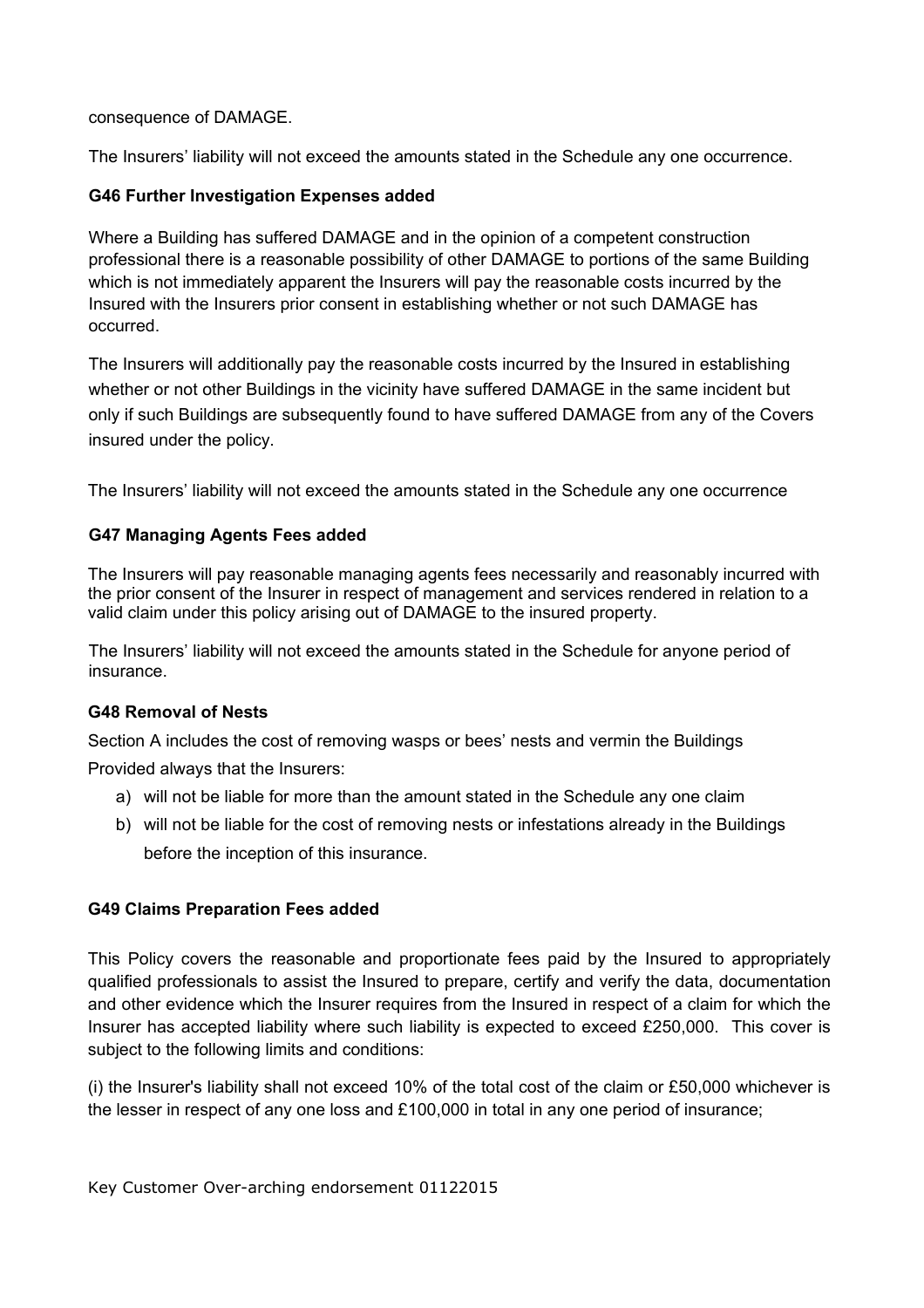(ii) the Insured shall provide the Insurer with the identity and the charge out rates of the qualified professional the Insured intends to instruct and shall obtain the Insurer's consent before instructing the professional in question. The Insurer shall not unreasonably withhold such consent;

(iii) the Insurer shall not be liable for the fees paid to public adjusters, independent adjusters, lawyers or any internal divisions of the Insured, its subsidiaries or associated entities;

(iv) the Insurer shall not be liable for the fees paid by the Insured to any entity to provide coverage advice or to advise or engage in negotiations relating to the claim or its quantum; and

(v) the Insurer shall not be liable for value added tax (VAT) which the Insured is entitled to recover from HM Revenue & Customs (HMRC).

Nothing in this clause shall be read as the Insurer endorsing the services of the qualified professional which the Insured has selected to assist it.

### **Standard Clauses**

The following Clauses are amended as follows:

### **C5 Privity of Contract**

Special Condition (c) is deleted.

### **C7 Value Added Tax**

Proviso a) iv) is deleted.

#### **C10 Failure of Third Party Insurances**

Special Condition 2 is deleted.

#### **C11 Inadvertent Omission to Insure**

Proviso (d) is deleted.

#### **L7 Joint Insured added**

Insofar as is necessary to comply with the terms of any contractual agreement the contracting parties and others named therein will be indemnified as Joint Insured by the Insurers as if they were the Insured

#### **Residential Building Clauses**

#### **R1 Alternative Accommodation & Loss of Rent is restated**

In the event of any DAMAGE as insured hereby resulting in a Residential Building or residential portion of a Commercial Building insured being uninhabitable or access being prevented to such property Section A includes for each dwelling either:

a) Rent Receivable as defined in Section B1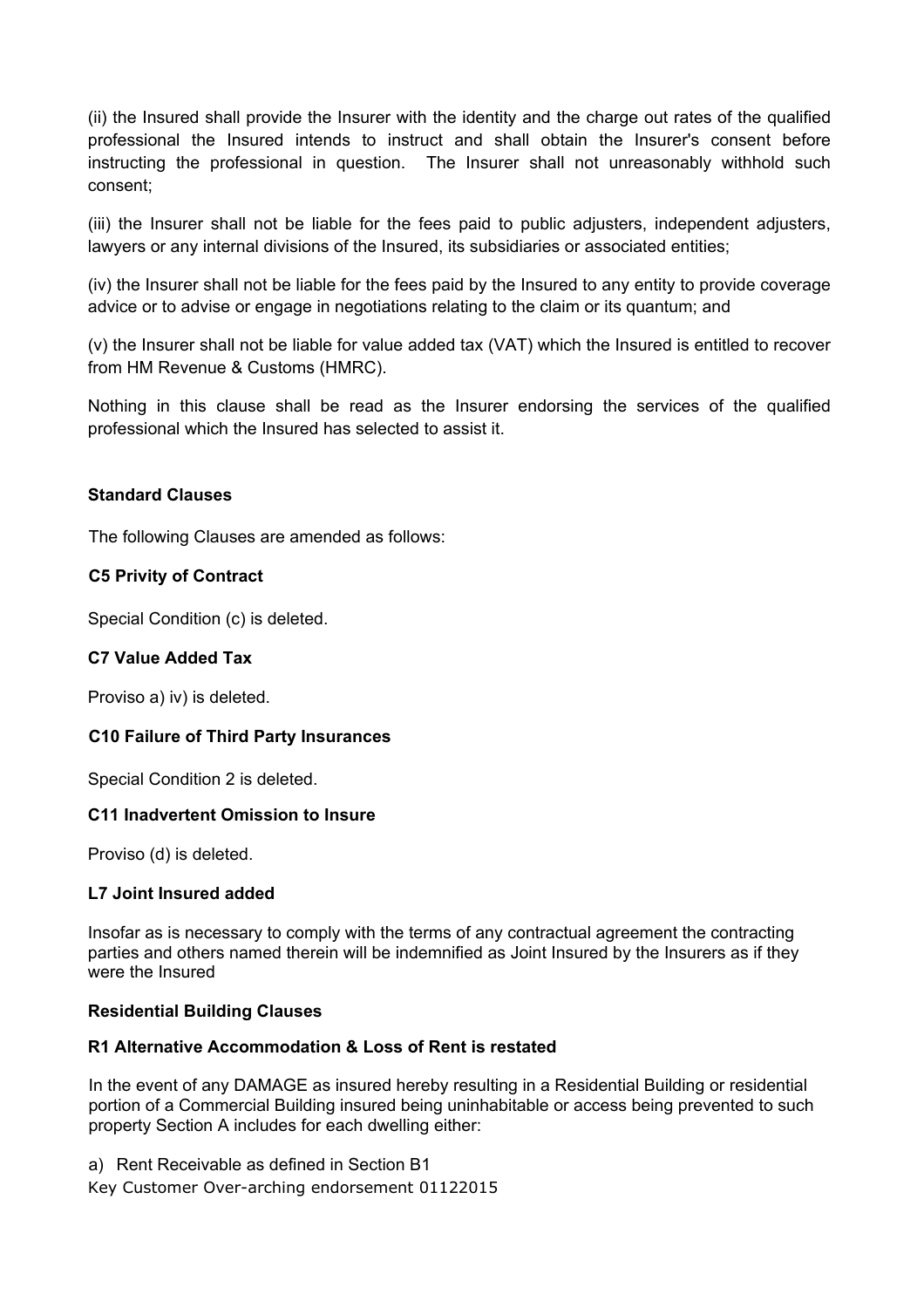- b) The reasonable additional cost of comparable accommodation incurred by the lessee or owner for any residents including pets which normally live in the Building
- c) a cash allowance not exceeding 25% of the amount payable under b) above

until such time as the Building is either fully occupied or if not upto a maximum period of 36 months from the date of DAMAGE, whichever shall occur first.

Provided always that the Insurers' liability in respect of the total payments for all dwellings within the Premises will not exceed the percentage stated in the Schedule of the sum insured applicable to the Residential Building or residential portion of the Commercial Building concerned during any one Period of Insurance.

## **R2 Removal of Nests is deleted.**

### **R3 Illegal Cultivation of Drugs is restated**

In the event of any DAMAGE or CONSEQUENTIAL LOSS as insured hereby resulting from the illegal cultivation of drugs in a Residential Building or a residential portion of a Commercial Building by a tenant, lessee or licensee of the Insured it is a condition precedent to any Liability of the Insurers to make payment under this Policy that the Insured have:

- a) obtained written references for the tenant prior to the letting proceeding
- b) recorded details of the tenant's bank account details and verified same by collecting at least one payment via such means.

R4 Persons Lawfully on the Premises is restated

Residential Buildings Clause R4 is hereby cancelled and restated as follows:

In respect of Residential Premises or residential portions of a Commercial Premises the Insurers will not be liable for the first £250 of each and every loss arising from Riot and Malicious Persons caused or perpetrated by persons lawfully on the Premises

In respect of DAMAGE or CONSEQUENTIAL LOSS arising from Riot and Malicious Persons caused or perpetrated by persons lawfully on the Premises it is a condition precedent to any liability of the Insurers to make payment under the Policy that the Insured obtained written references for the tenant prior to the letting proceeding.

## **Inner Limit for Public Liability Asbestos Cover**

General Exclusion 1 applicable to Section C is cancelled and restated as follows:

## **1 Asbestos**

any liability, loss, cost or expense directly or indirectly caused by, contributed to by or arising out of any asbestos, asbestos fibres or any derivatives of asbestos including any product containing asbestos, asbestos fibres or derivatives other than for an amount not exceeding £5,000,000 during any one Period of Insurance.

## **Conditions applicable to Section A, B1 and B2**

Key Customer Over-arching endorsement 01122015 The conditions applicable to 3 (Unoccupied Buildings) including 3A (Commercial), 3B (Residential